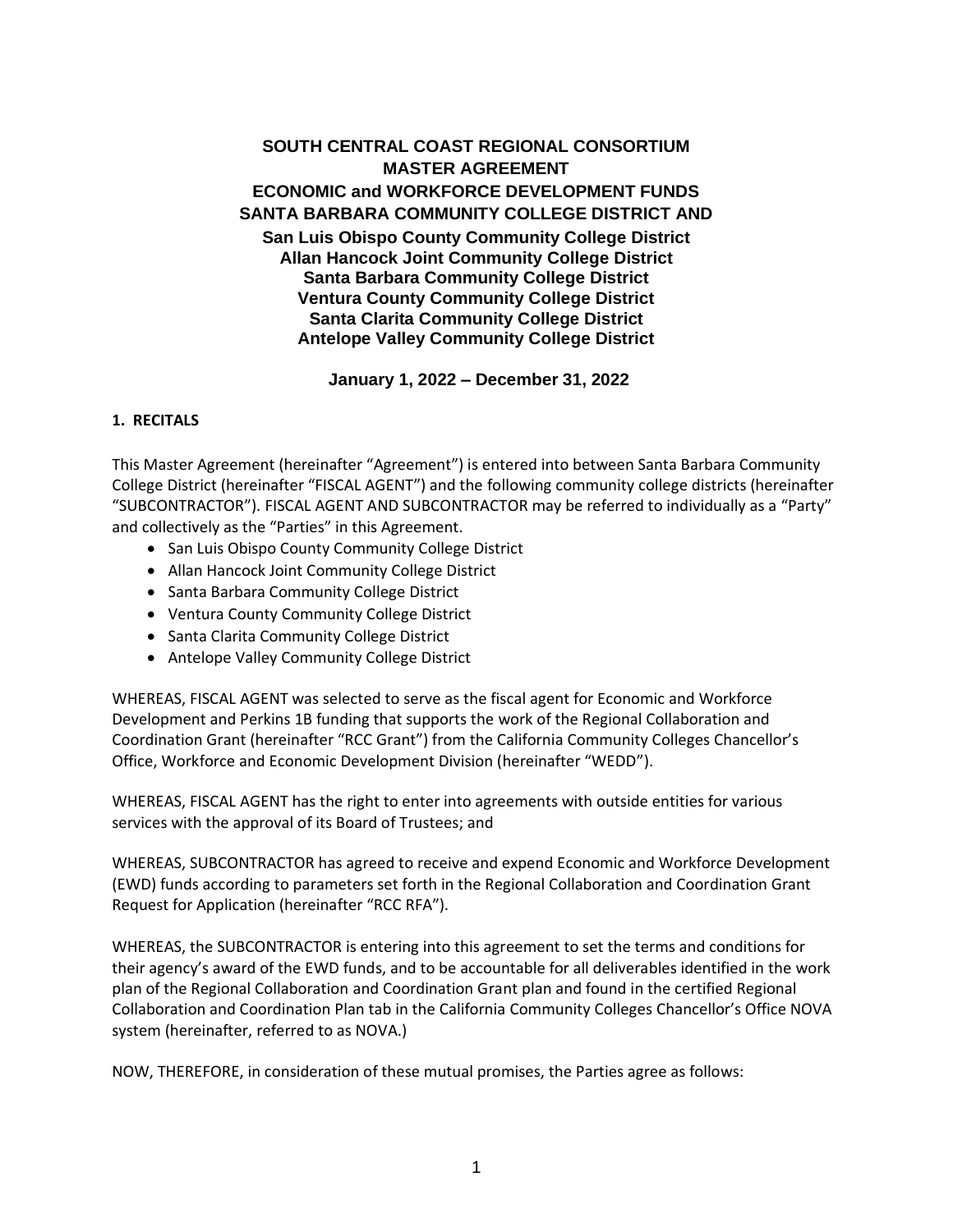### **2. AWARD AMOUNT**

Total award amount listed in the Regional Collaboration and Coordination Grant Request for Applications to the South Central Coast Regional Consortium for the EWD (Employer Engagement) funding is **\$1,112,602**. The FISCAL AGENT is authorized to receive a 4% indirect fee of **\$42,792.**

Therefore, the total amount for this Agreement to the Parties is not to exceed **\$1,069, 810** and payment to each SUBCONTRACTOR shall be made in accordance with the terms and conditions of this Agreement. Amounts to be paid to each community college district listed above are as follows:

| RCC EWD ALLOCATIONS TO COLLEGES FOR EMPLOYER          |             |           |                   |
|-------------------------------------------------------|-------------|-----------|-------------------|
| <b>ENGAGEMENT</b>                                     |             |           |                   |
| 2018-19 FTES CTE, All Students (Credit and NonCredit) |             |           |                   |
| <b>LAUNCHBOARD AUG 2021</b>                           |             |           |                   |
|                                                       | # CTE       |           |                   |
|                                                       | <b>FTES</b> | % of FTES | <b>Allocation</b> |
| <b>Allan Hancock</b>                                  | 3,094       | 13.50     | \$144,408.71      |
| <b>Antelope Valley</b>                                | 2,998       | 13.08     | \$139,928.03      |
| <b>College of the Canyons</b>                         | 4,594       | 20.04     | \$214,419.40      |
| Cuesta                                                | 2,753       | 12.01     | \$128,492.95      |
| <b>Moorpark</b>                                       | 2,290       | 9.99      | \$106,882.99      |
| Oxnard                                                | 1,183       | 5.16      | \$55,215.10       |
| Santa Barbara City                                    | 4,068       | 17.75     | \$189,868.99      |
| Ventura                                               | 1,941       | 8.47      | \$90,593.83       |
| <b>Total CTE FTES</b>                                 | 22,921      | 100.0     | \$1,069,810       |

*NOTE: The Ventura County Community College District consists of Moorpark, Oxnard and Ventura Colleges.*

The obligations of FISCAL AGENT under this Agreement are contingent upon the availability of Federal and/or State funds, as applicable, for the reimbursement of SUBCONTRACTOR expenditures, and inclusion of sufficient funds for the services hereunder in the budget approved by the FISCAL AGENT Board of Trustees each fiscal year this Agreement remains in effect. In the event that such funding is terminated or reduced, FISCAL AGENT shall provide SUBCONTRACTOR with written notification of such determination, and FISCAL AGENT will reimburse SUBCONTRACTOR for costs incurred up to the termination date, but will otherwise no longer be bound by this Agreement.

SUBCONTRACTOR certifies that funds awarded under this Master Agreement shall be used solely for the purpose of supporting the program for which the funds are awarded. Investments should expand workbased learning, increase student employment, and be responsive to employer workforce needs while expanding and enhancing proven workforce training models and supporting systems that focus on equity, access and inclusion and deeper participation by employers (Exhibit A: RCC RFA page 10-14).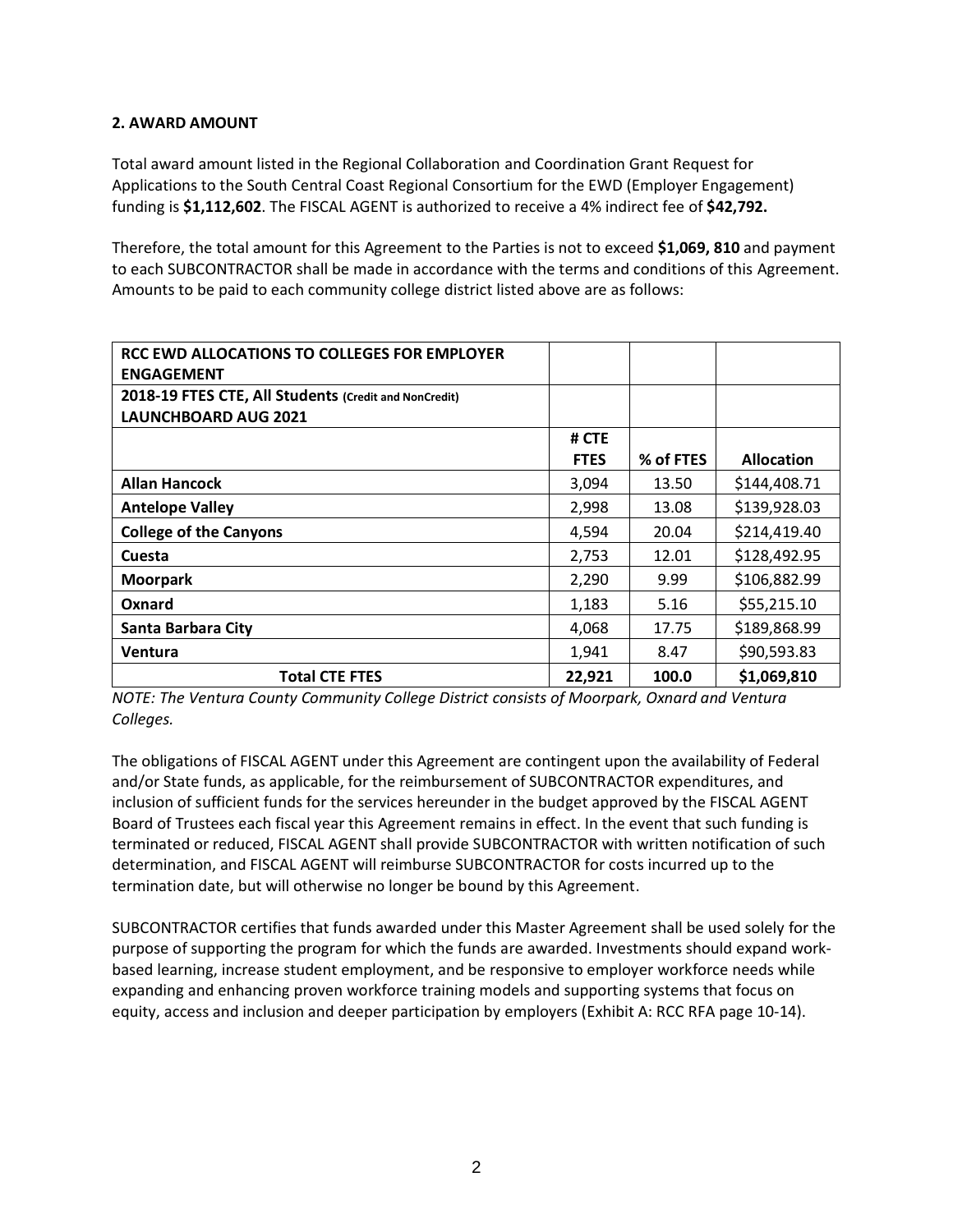# **3. PERIOD OF PERFORMANCE**

The period of performance for this Agreement shall commence on January 1, 2022 and shall expire on December 31, 2022, unless terminated earlier in accordance with the termination/cancellation provisions of this Agreement.

The SUBCONTRACTOR shall complete the tasks described in the certified plan Regional Collaboration and Coordination Plan in NOVA and funds shall be expended in compliance with the requirements for the funding source and the terms of the Grant Agreement with the Regional Consortium (Exhibit A: RCC RFA).

# **4. MODIFICATIONS**

Written amendments to this Agreement are required for budget changes when there are changes in the total dollar amount of the Agreement and/or the outcome of the Agreement is materially affected. The process for requesting and approving amendments is determined by the Regional Consortium. Budget changes or amendments are subject to applicable program limitations and require approval of the Regional Consortium.

### **ASSURANCES, CERTIFICATES, TERMS, AND CONDITIONS**

Assurances, certifications, terms, and conditions are requirements of SUBCONTRACTOR as a condition of receiving funds. The certified NOVA work plan for the Regional Collaboration and Coordination Grant is a commitment to comply with the assurances, certifications, and terms and conditions associated with the grant as described in Exhibit A: RCC RFA Appendix A: "Guidelines, Definitions, and Allowable Expenditures for information about allowable costs and administrative indirect cost rates" and in Appendix B: Project Workplan.

As a condition of receiving funds, the SUBCONTRACTOR shall do the following:

- Be responsible for the performance of any services provided through funds awarded under this Agreement by partners, consultants, or other organizations.
- Certify that funds awarded shall be used solely for the purpose of supporting the program or programs for which the subcontract was awarded.
- Adhere to providing quarterly expenditure and progress reports, through NOVA, as detailed in Exhibit A: RCC RFA, page 27-28.
- Submit Employer Engagement and Student Outcomes accountability reports. The Regional Executive Director will then collate into an annual Regional Employer Engagement and Student Outcomes report to the region's Chief Executive Officers (CEOs).

# **5. INVOICING AND PAYMENT**

Advance payment of 70% of the total amount of this Agreement will be paid, upon FISCAL AGENT receipt of an invoice and Budget Summary from SUBCONTRACTOR, after the Agreement is fully executed. A detailed invoice shall be submitted along with a Budget Summary on forms provided by the FISCAL AGENT.

SUBCONTRACTOR may request progress payment(s) up to 20% of the total amount of funding in this Agreement upon submission of an invoice and accompanying documentation as required by the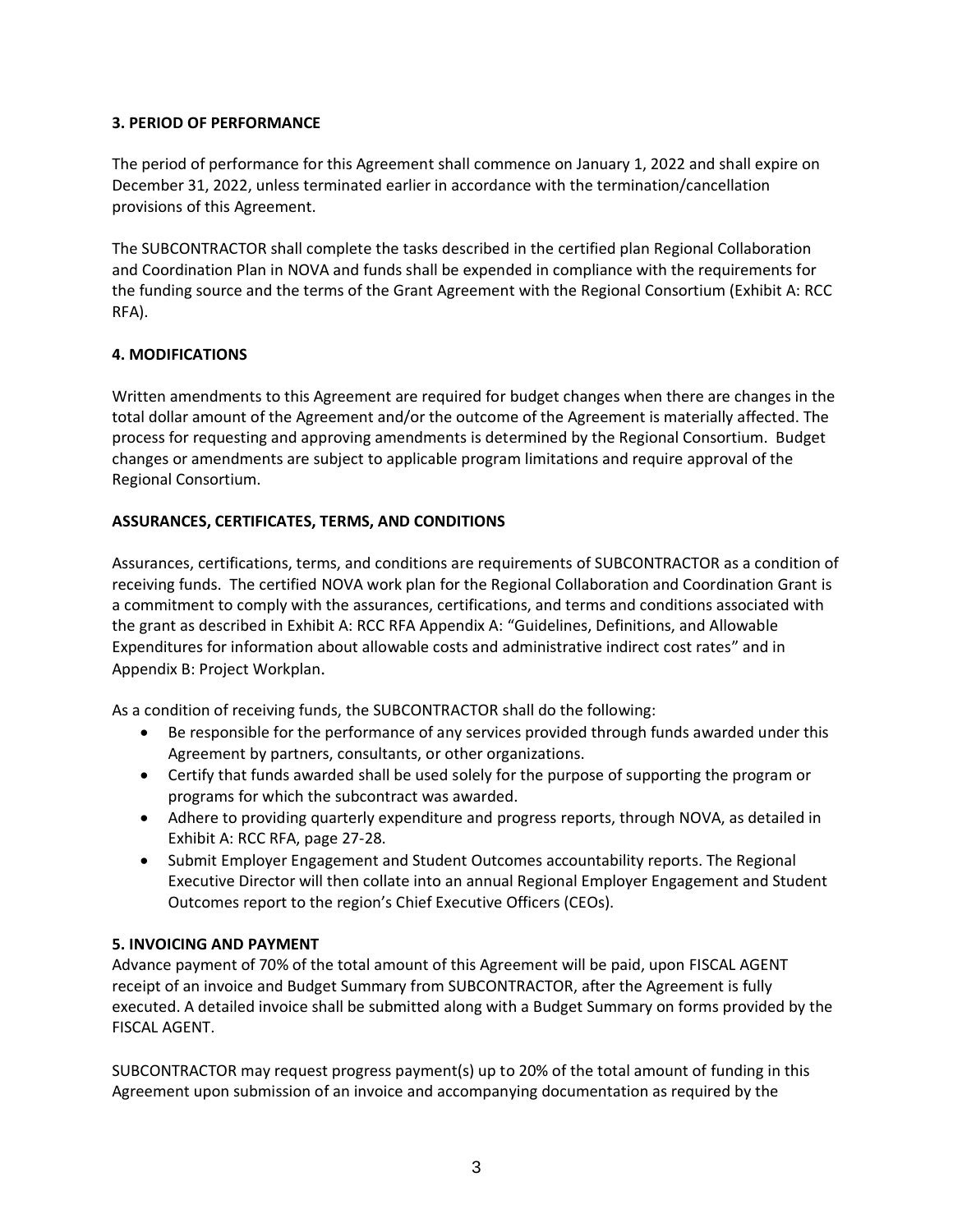Regional Consortium **and completion of all reports due at the time the invoice is submitted.** Payment of the final 10% will be made upon receipt of an invoice and accompanying documentation as required by the Regional Consortium, and review and approval by the Regional Consortium of expenditure/progress reports and the final report. The FISCAL AGENT reserves the right to request additional reports should they be needed.

### **6. REPORTING**

The SUBCONTRACTOR is required to provide Quarterly Expenditure and Progress Reports that will then be uploaded to NOVA. WEDD may, at its discretion, institute additional reporting requirements or frequency as needed for the improvement of the RCC Grant. As part of the progress reports, colleges are required to submit student outcome data as detailed in Exhibit A: RCC RFA, p. 27-28. Additional reporting guidelines will be provided if issued by the Chancellor's Office.

#### **7. SUBGRANTING AND SUBCONTRACTING**

The SUBCONTRACTOR is to be fully responsible to the FISCAL AGENT for the acts and omissions of its subgrantees, subcontractors, and of persons either directly or indirectly employed by them, as it is for the acts and omissions of persons directly employed by the SUBCONTRACTOR. SUBCONTRACTOR'S obligation to pay its subgrantees and subcontractors is independent from the obligation of the FISCAL AGENT to make payment to the SUBCONTRACTOR. As a result, the FISCAL AGENT shall have no obligation to pay or enforce the payment of any moneys to a subcontractor.

The SUBCONTRACTOR shall immediately notify the FISCAL AGENT to obtain all approvals for changes or additions to subgrantees not specifically named in the grant Application.

# **8. RECORDS AND AUDITS**

- A. Parties must maintain records regarding use of program funds, and progress made towards objectives and/or performance under the RCC Grant EWD funding provided to SUBCONTRACTOR.
- B. Parties agree that the FISCAL AGENT, the Chancellor's Office, the Bureau of State Audits, and any other appropriate state or federal oversight agency, or their designated representative(s), shall have the right to review and to copy any records and supporting documentation pertaining to the performance of this Agreement. SUBCONTRACTOR agrees to maintain such records for possible audit for a minimum of three (3) years after the final payment or until any audit findings have been resolved, unless a longer period of records retention is stipulated. SUBCONTRACTOR agrees to allow the auditor(s) access to such records during normal business hours and to allow interviews of any employees who might reasonably have information related to such records. Further, SUBCONTRACTOR agrees to include a similar right of the FISCAL AGENT, the Chancellor's Office, the Bureau of State Audits, any other appropriate state or federal oversight agency, or their designated representative(s) to audit records and interview staff in any subcontract related to performance of this Agreement.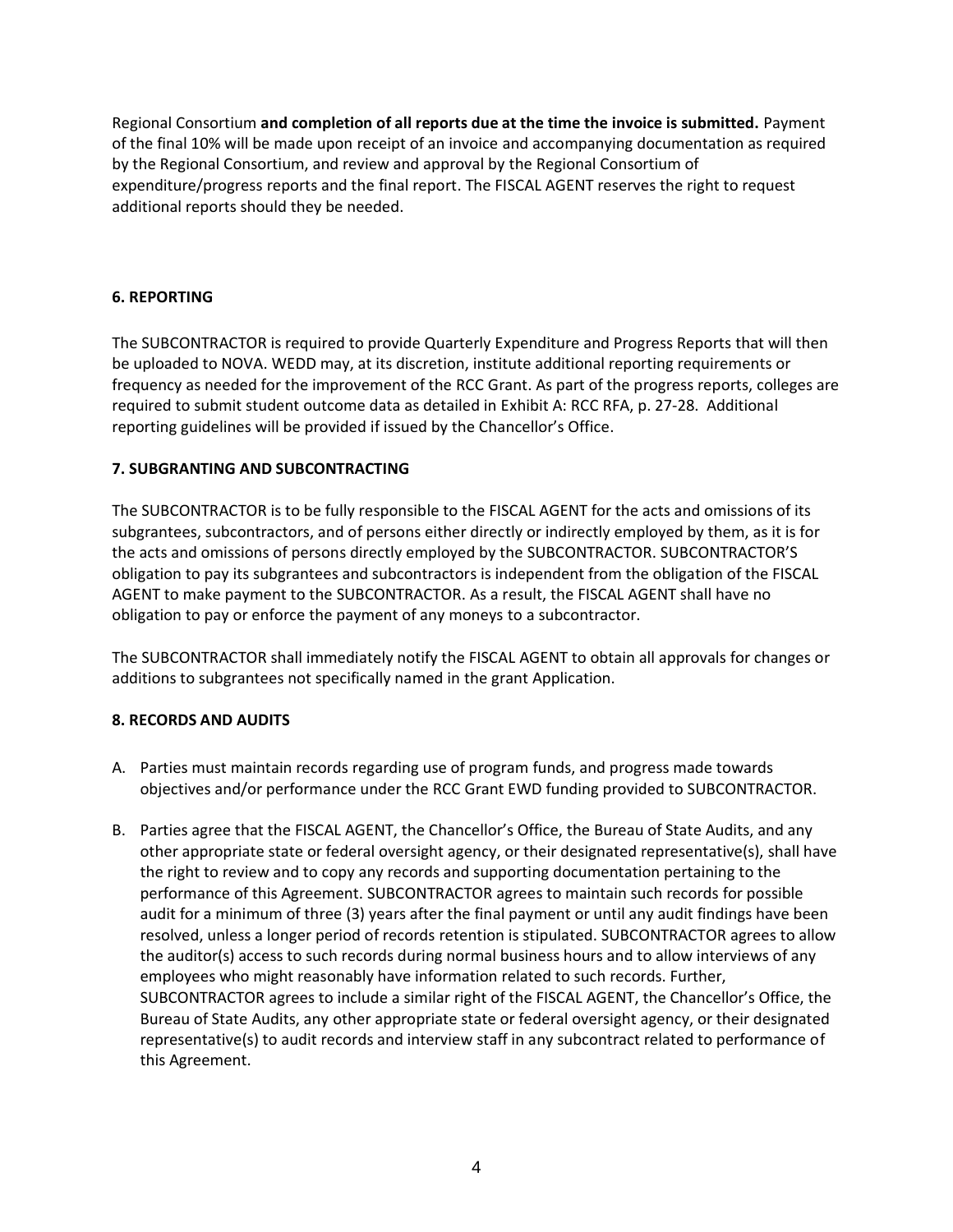#### **9. NOTICES/CONTACTS**

All notices required or permitted under this Agreement shall be in writing and delivered via email. A Party to this Agreement may also give notice to the other Party by sending an email and receiving explicit acknowledgement of its receipt from the other Party. Such notice shall be effective when received, as indicated by a return email acknowledging receipt. Each Party has the responsibility of keeping notice contact information accurate and current.

#### **For FISCAL AGENT:**

Name of CCD: Santa Barbara Community College District Address: 721 Cliff Drive City, State, Zip: Santa Barbara, CA 93109

*For fiscal related matters:* Attention Name: Luann Swanberg Title: Regional Grant and Fiscal Agent Director E-mail: lrswanberg@pipeline.sbcc.edu Telephone: 805.479.7670

#### **For SUBCONTRACTOR:**

### *For project/program related matters:*

| <b>Attention Name:</b> |  |
|------------------------|--|
| Title:                 |  |
| E-mail:                |  |
| Telephone:             |  |

#### *For fiscal related matters:*

Attention Name: Title: E-mail: Telephone:

*Name and Title of the individual who is authorized to sign the Agreement on behalf of the District*.

Attention Name: Title:

Each Party agrees to notify the other, in writing, within 30 days of changes to project contacts.

#### **10. TERMINATION**

A. Without Cause. A Party may suspend or terminate this Agreement upon thirty (30) days advance written notice to the other Party or Parties prior to the requested termination date. Termination of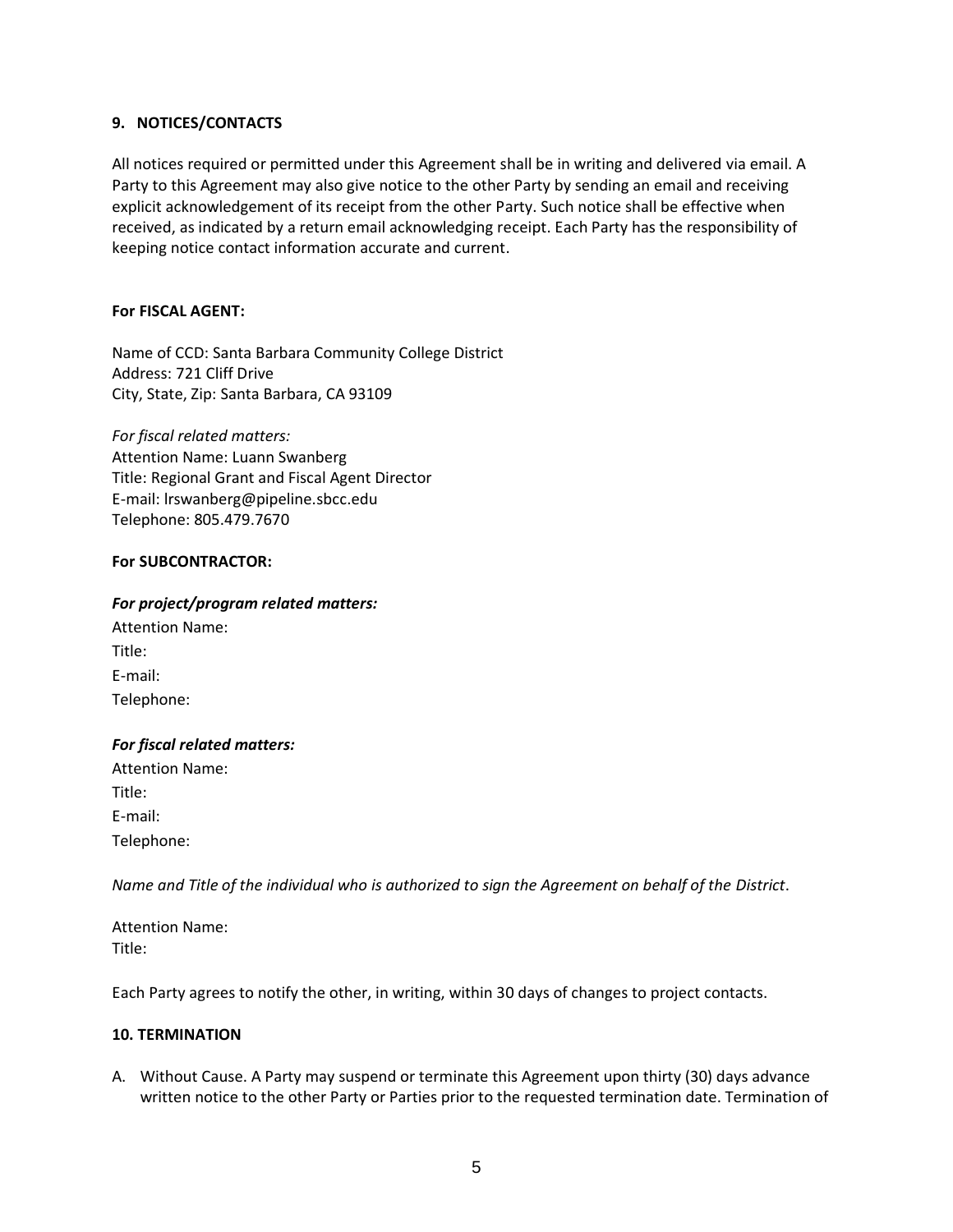this Agreement, however, will not invalidate commitments or obligations entered into prior to the date of termination that cannot be cancelled.

B. With Cause. Each Party may terminate this Agreement upon any other Party's material breach of any provisions of this Agreement. A Party intending to terminate this Agreement pursuant to this subsection shall provide the breaching Party with written notice at least 30 days ("Cure Period") before the effective termination date. Such notice by the non-breaching Party shall specify the provision of this Agreement that was breached by the breaching Party, the acts or omissions of the breaching Party that constitute a material breach of this Agreement, and the corrective action and/or remedy requested from the breaching Party, and provide the breaching Party with an opportunity to cure the material breach within the Cure Period unless the non-breaching Party shall agree in writing to an extension of the Cure Period before the expiration of the Cure Period. Upon expiration of the Cure Period, and if the breaching Party has not cured the breach and provided written notice of such cure to the non-breaching Party, this Agreement shall terminate effective the day immediately following the expiration of the Cure Period without any further notice by the Parties.

# **11. DISPUTES**

All claims, disputes, and other matters in question between the Parties arising out of or relating to this Agreement or the breach thereof shall be addressed in the following manner. The Parties shall enter into good faith negotiations to reach an equitable settlement. Except as otherwise provided in this Agreement, any dispute concerning any question arising under this Agreement shall be decided by the FISCAL AGENT and/or the Chancellor's Office. In such a case, the decision shall be reduced to writing and a copy thereof shall be mailed or otherwise furnished to the SUBCONTRACTOR. The decision shall be final and conclusive unless within thirty (30) calendar days from the mailing or delivery of such copy, the FISCAL AGENT receives from SUBCONTRACTOR a written request to appeal said decision. Pending final decision of the appeal, SUBCONTRACTOR shall act in accordance with the written decision of the FISCAL AGENT or the Chancellor's Office, whichever is the final arbiter of the dispute. The handling of noncriminal complaints, including discrimination complaints, and complaints and reports of criminal fraud, waste and abuse shall be as prescribed by the State of California, and/or the Chancellor's Office, whichever is applicable, in accordance with applicable provisions of the Code of Federal Regulations.

Notwithstanding the fact that a dispute, controversy or question shall have arisen in the interpretation of any provision of this Agreement, the performance of any work, the delivery of any material, the payment of any moneys to the SUBCONTRACTOR, or otherwise, SUBCONTRACTOR agrees that it will not directly or indirectly stop or delay the work directed by FISCAL AGENT, or any part thereof, or stop or delay the delivery of any material or services required to be furnished hereunder, pending the determination of such dispute or controversy, regardless of whether such dispute, controversy, or question is or may be subject to litigation or other form of dispute resolution.

#### **12. INDEMNIFICATION**

Each Party to this Agreement agrees to defend, indemnify, and hold harmless the other Parties, their officers, agents, employees and volunteers, from and against all loss, cost, and expense arising out of any liability or claim of liability, sustained or claimed to have been sustained, arising out of activities, or its performance or nonperformance of obligations under this Agreement, but only in proportion to, and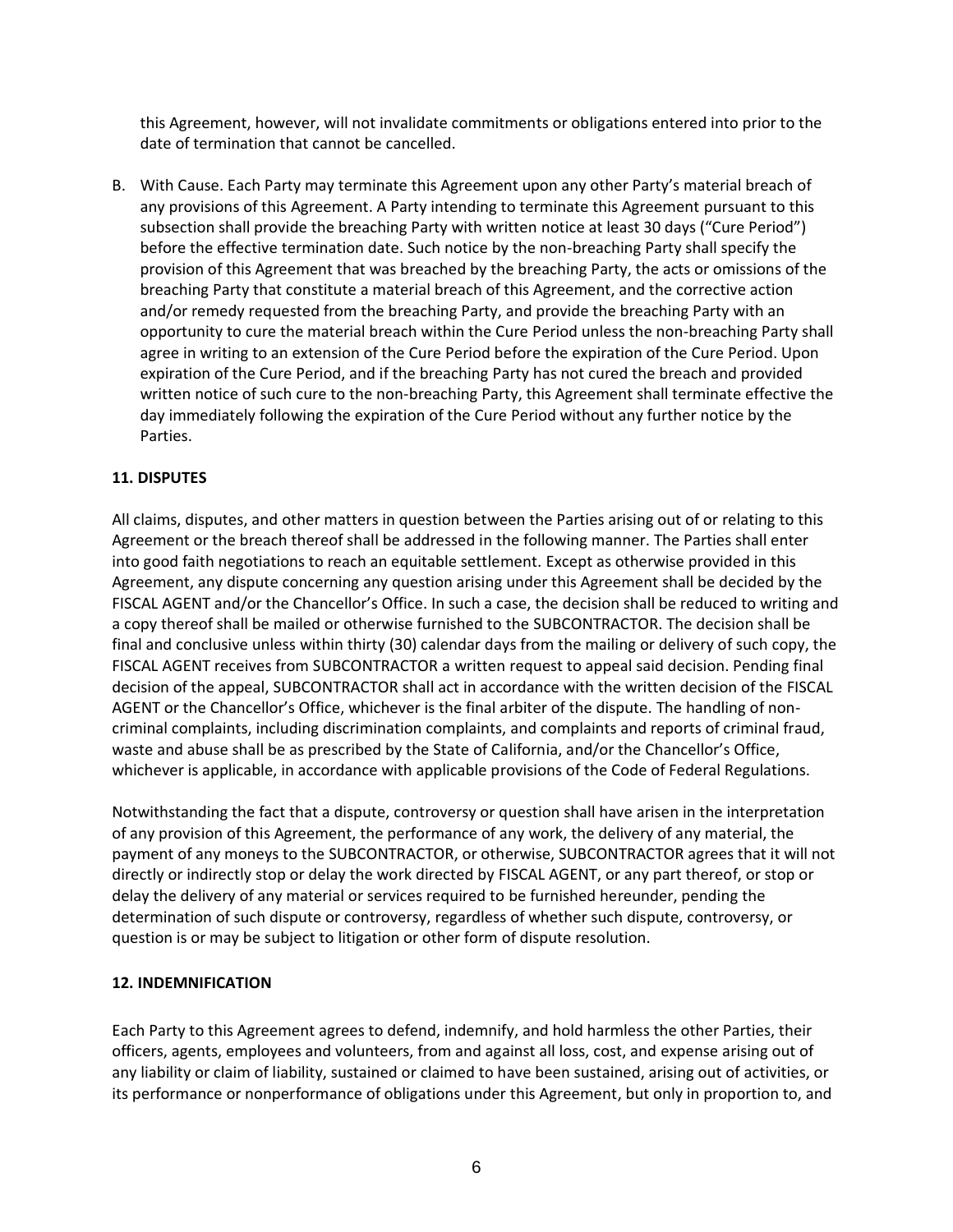to the extent such liability, loss, expense, attorney's fees, or claims are caused by or result from the negligent or other wrongful or intentional acts or omissions of the indemnifying authority, or those of any of its officers, agents, employees, or volunteers. The provisions of this Article do not apply to any damage or losses caused solely by the negligence or willful misconduct of the Parties seeking indemnification or any of its agents or employees.

### **13. INSURANCE**

Acceptance of this Agreement constitutes that SUBCONTRACTOR is not covered under FISCAL AGENT's general liability insurance and that SUBCONTRACTOR agrees, during the term of this Agreement, to maintain, at the SUBCONTRACTOR'S sole expense, all necessary insurance for its officers, agents, and employees, including but not limited to worker's compensation (if required by law), liability, disability, and unemployment insurance. Certificates of insurance shall be provided to FISCAL AGENT. Specifically, during the term of this Agreement, SUBCONTRACTOR shall maintain in full force and effect the kinds of insurance, containing the limits of liability set forth below:

- A. Workers' Compensation: SUBCONTRACTOR shall comply with the workers' compensation law of the state wherein the services are to be rendered. Such policy shall provide coverage for all persons engaged in the activities described in this Agreement under the employ, supervision or control of the SUBCONTRACTOR.
- B. General Liability: The policy shall contain a combined single limit of liability of not less than \$1,000,000.
- C. Automobile Liability: If automotive vehicles are operated by SUBCONTRACTOR in SUBCONTRACTOR'S performance of obligations under this Agreement, SUBCONTRACTOR shall maintain an automobile liability policy which shall include coverage on all owned, non-owned and hired vehicles and shall have a minimum limit of liability of not less than \$1,000,000 per occurrence.

Coverage shall be placed with an insurer having a Best's Key Rating of "A-" or better. SUBCONTRACTOR shall furnish FISCAL AGENT with Certificates of Insurance evidencing such coverage. Such Certificate shall name FISCAL AGENT as additional insureds, and provide that it can be cancelled only with thirty (30) days prior written notice to FISCAL AGENT. If any of the foregoing coverages expire, change, or are canceled, SUBCONTRACTOR shall notify FISCAL AGENT within thirty (30) days prior to the effective date of such expiration, change or cancellation.

The following sentence shall be included in the additional insured endorsements:

*"Santa Barbara Community College District, its Governing Board, as individuals and as an entity, its officers, directors, employees, and volunteers, are hereby named as additional insured, with respect to all work performed by or on behalf of the named insured under its contract with the Certificate Holder."*

#### **14. INDEPENDENT CONTRACTORS**

For the purpose of this Agreement and all work and services specified herein, the Parties shall be, and shall be deemed to be, independent contractors and not agents or employees of the other Party.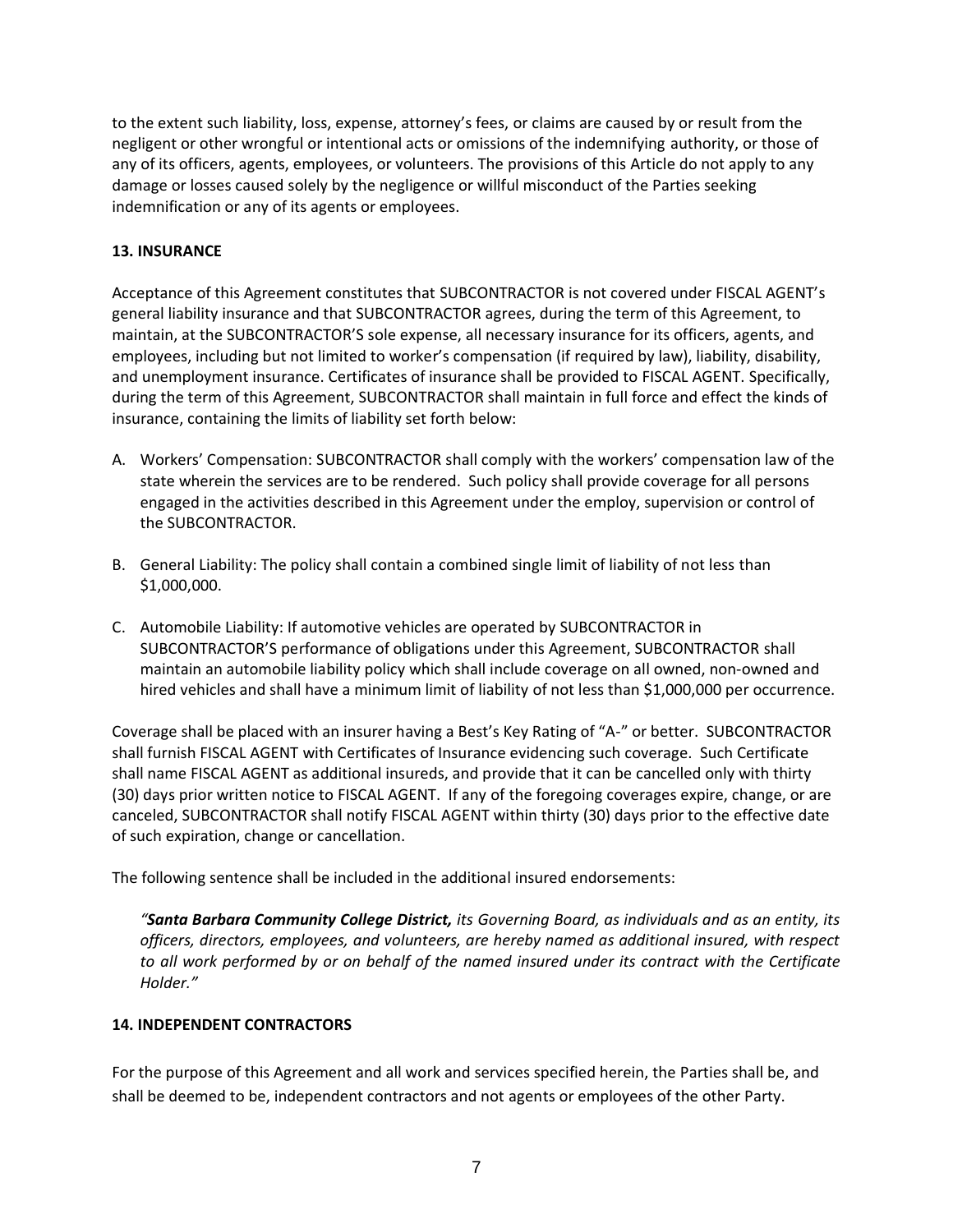SUBCONTRACTOR, in the performance of this Agreement, shall be and act as an independent contractor and not as an employee of the FISCAL AGENT. The SUBCONTRACTOR understands and agrees that it and all of its employees shall not be considered officers, employees or agents of the FISCAL AGENT, and are not entitled to benefits of any kind or nature normally provided to employees of the FISCAL AGENT and/or to which FISCAL AGENT's employees are normally entitled, including, but not limited to, State Unemployment Compensation or Workers' Compensation. The SUBCONTRACTOR assumes full responsibility for its acts and/or liabilities including those of its employees or agents as they relate to the services provided under this Agreement. The SUBCONTRACTOR shall assume full responsibility for withholding and payment of all: Federal, State, Local and applicable income taxes; workers' compensation; contributions, including but not limited to, unemployment insurance and social security with respect to the SUBCONTRACTOR'S employees. The FISCAL AGENT will not withhold taxes, unemployment insurance or social security for the SUBCONTRACTOR'S employees or independent subcontractors. The SUBCONTRACTOR agrees to indemnify and hold the FISCAL AGENT harmless from and against any and all liability arising from any failure of the SUBCONTRACTOR to withhold or pay any applicable tax, unemployment insurance or social security when due.

### **15. ASSURANCES**

By signing this Agreement, the SUBCONTRACTOR certifies that it complies with state and federal requirements for Standards of Conduct, Workers' Compensation Insurance, Participation in Grant-Funded Activities, Non-Discrimination, Accessibility for Persons with Disabilities, Drug-Free Workplace Certification, Intellectual Property, and Debarment and Suspension, and will adhere to these legal standards and requirements in the performance of work related to this Agreement.

#### **16. FEDERAL, STATE, AND LOCAL TAXES**

Except as may be otherwise provided in this Agreement, the SUBCONTRACTOR'S award amount includes all applicable Federal, State, and local taxes and duties, and therefore, SUBCONTRACTOR shall be responsible for paying all such costs.

# **17. EQUAL OPPORTUNITY/NON-DISCRIMINATION**

- A. During the performance of this Agreement, SUBCONTRACTOR shall not unlawfully discriminate, harass or allow harassment, against any employee or applicant for employment because of sex, race, color, ancestry, religion, creed, national origin, physical disability (including HIV and AIDS), mental disability, medical condition (cancer and genetic characteristics), age (over 40), marital status, denial of family care leave, sexual orientation, gender, gender expression, political affiliation, position in a labor dispute, or any characteristic listed or defined in §11135 of the California Government Code or any characteristic that is contained in the prohibition of hate crimes set forth in subdivision (1) of §422.6 of the California Penal Code, or any other status protected by law is strictly prohibited. SUBCONTRACTOR shall ensure that the evaluation and treatment of their employees and applicants for employment are free from such discrimination and harassment.
- B. SUBCONTRACTOR shall comply with the provisions of the Fair Employment and Housing Act (Cal. Gov. Code, §§12900 et seq.) and the applicable regulations promulgated thereunder (Cal. Code Regs., tit. 2, §§7285 et seq.). The applicable regulations of the Fair Employment and Housing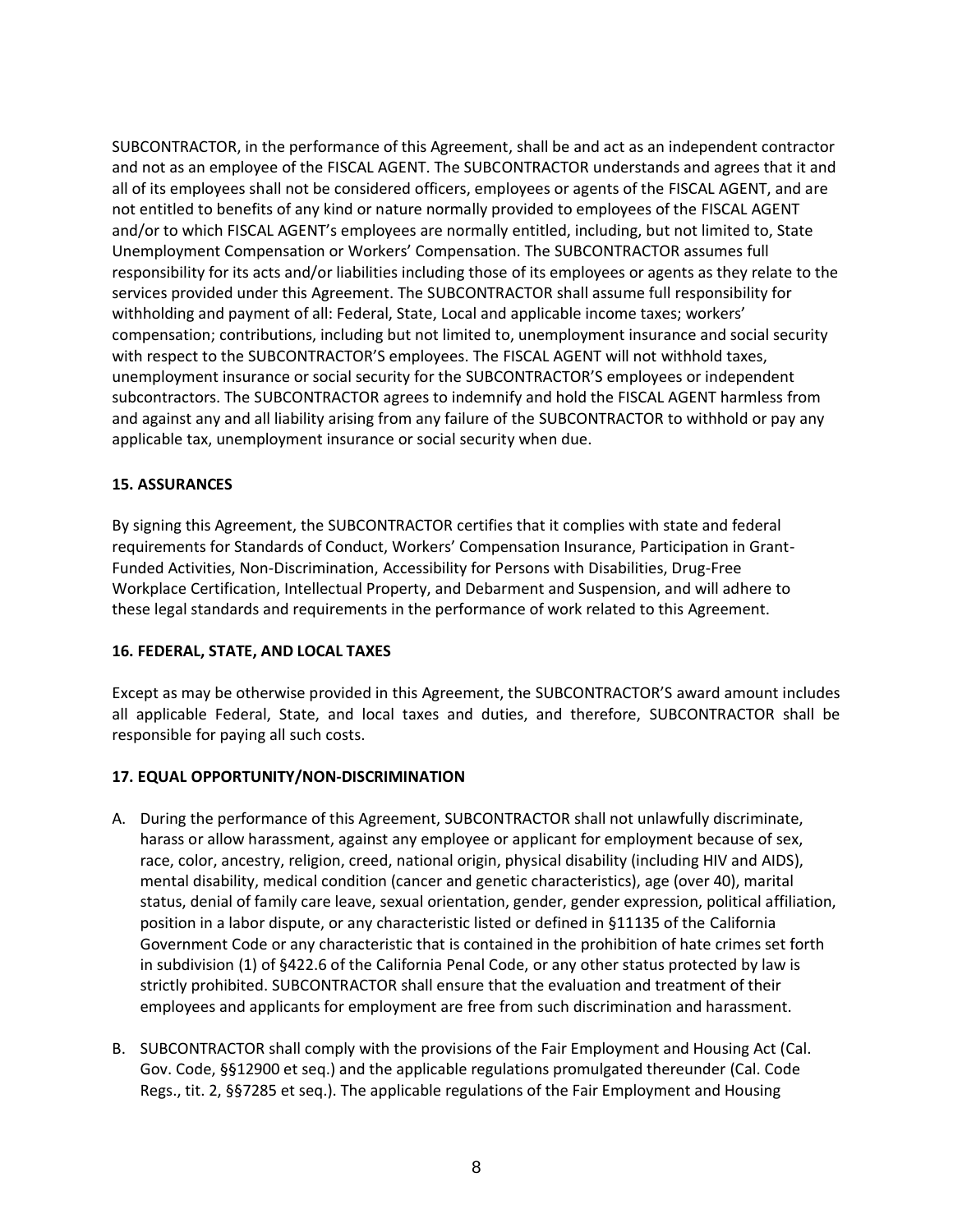Commission implementing California Government Code §12990 (a-f), set forth in chapter 5 of division 4 of title 2 of the California Code of Regulations are incorporated into this Agreement by reference and made a part hereof as if set forth in full.

C. SUBCONTRACTOR shall also comply with the provisions of California Government Code §§11135- 11139.8, and the regulations promulgated thereunder by the Board of Governors of the California Community Colleges (Cal. Code of Regulations, title 5, §§59300 et seq.)

# **18. UNENFORCEABLE PROVISION**

In the event that any provision of this Agreement is unenforceable or held to be unenforceable, then the Parties agree that all other provisions of this Agreement remain in full force and effect and shall not be affected thereby.

### **19. WAIVER**

Any waiver by FISCAL AGENT of any breach of any one or more of the terms of this Agreement shall not be construed to be a waiver of any subsequent or other breach of the same or of any other term. Failure on the part of the FISCAL AGENT to require full, exact, and complete compliance with any terms of this Agreement shall not be construed as in any manner changing the terms of this Agreement, or stopping the FISCAL AGENT from enforcing the terms of this Agreement.

#### **20. COMPLIANCE WITH APPLICABLE LAWS**

It is understood and agreed that this Agreement shall be governed by the laws of the State of California both as to the interpretation and performance; venue of any action brought with regard to this Agreement shall be in **Santa Barbara County**, State of California.

SUBCONTRACTOR shall be subject to and shall comply with all Federal, State and local laws and regulations applicable with respect to its performance of services under this Agreement.

#### **21. INTELLECTUAL PROPERTY**

A. Any work product resulting from this Agreement falls under the Chancellor's Office Creative Commons Attribution license which gives permission to the public to reproduce, distribute, perform, display or adapt the licensed materials for any purpose, so long as the user gives attribution to the author.

#### **22. DEBARMENT AND SUSPENSION**

- A. By executing this contractual instrument, SUBCONTRACTOR agrees to comply with applicable federal suspension and debarment regulations, including, but not limited to, regulations implementing Executive Order 12549 (29 C.F.R. Part 98)
- B. By executing this contractual instrument, SUBCONTRACTOR certifies to the best of their knowledge and belief that it and its principals: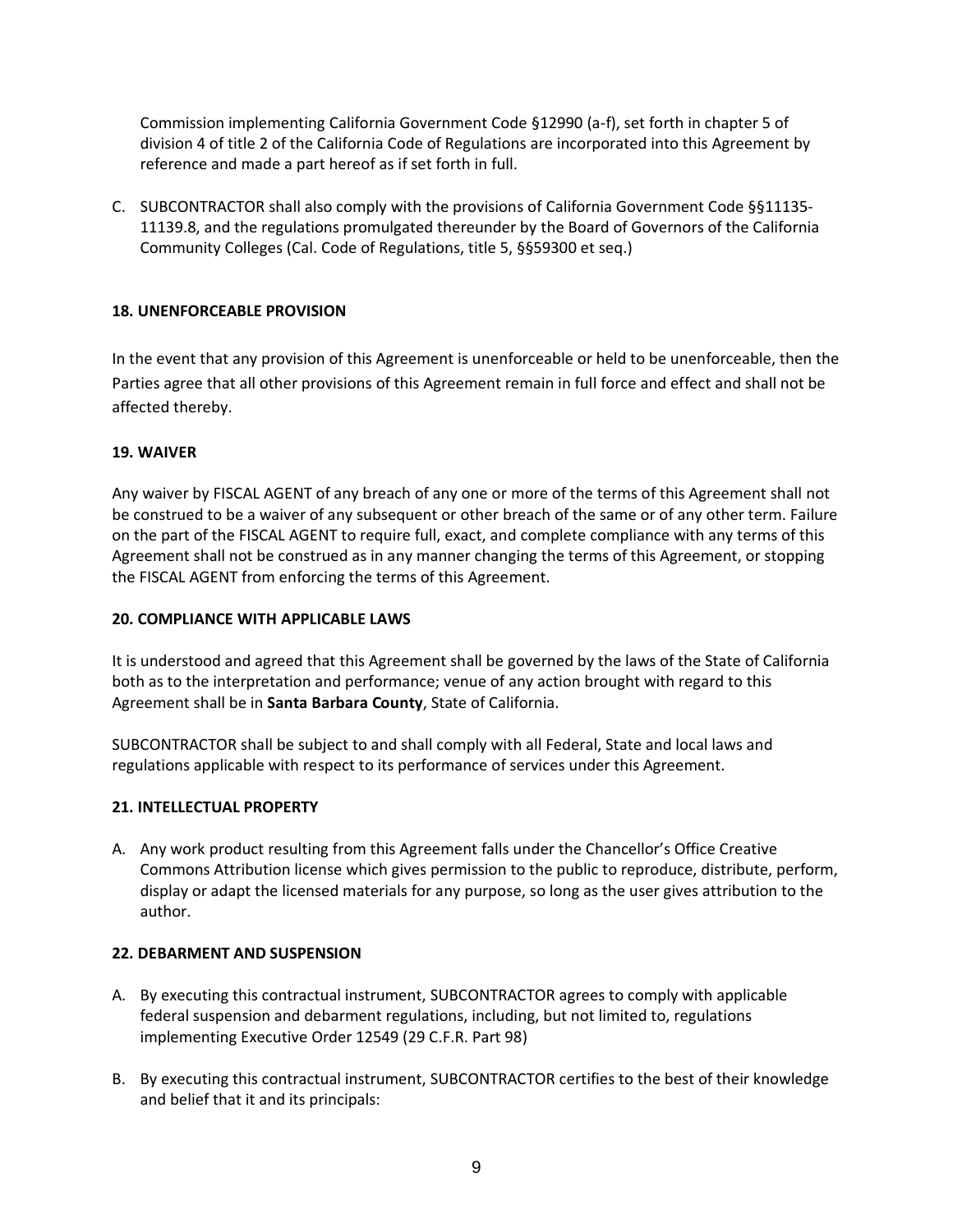- 1. Are not presently debarred, suspended, proposed for debarment, declared ineligible, or voluntarily excluded from covered transactions by any federal department or agency;
- 2. Have not, within a three (3) year period preceding the execution of this contractual instrument, been convicted of, or had a civil judgment rendered against them, for (a) commission of a fraud or a criminal offense in connection with obtaining, attempting to obtain, or performing a public (Federal, State or Local) or private transaction or contract; (b) violation of Federal or State antitrust statutes; (c) commission of embezzlement, theft, forgery, bribery, falsification or destruction of records, making false statements, tax evasion, receiving stolen property, making false claims, or obstruction of justice; or (d) commission of any other offense indicating a lack of business integrity or business honesty that seriously and directly affects SUBCONTRACTOR's present responsibility;
- 3. Are not presently indicted for, or otherwise criminally or civilly charged by any government entity (Federal, State or Local), with commission of any of the offenses enumerated in B(2) above;
- 4. Have not, within a three (3) year period preceding the execution of this contractual instrument, had one or more public transaction (Federal, State or Local) terminated for cause or default.

### **23. ORDER OF PRECEDENCE**

Any inconsistency or conflict between provisions in this Agreement shall be resolved by giving precedence in the following order:

- 1) the Agreement,
- 2) Exhibit A: Regional Collaboration and Coordination Grant Request for Applications
- 3) the SUBCONTRACTOR's certified Regional Collaboration and Coordination Plan in NOVA